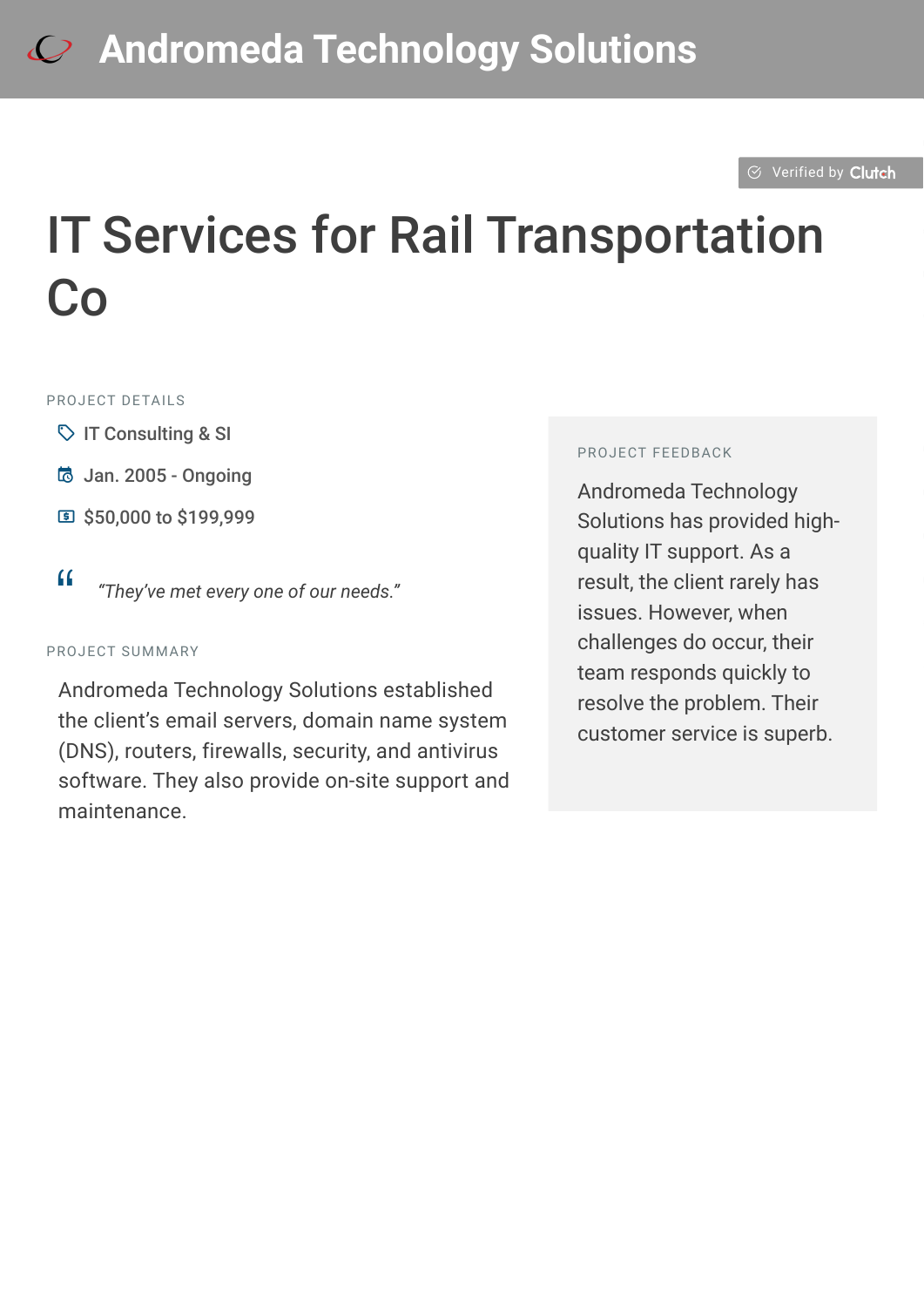# **[A](https://clutch.co/profile/andromeda-technology-solutions?utm_source=case_studies&utm_medium=logo)ndromeda Technology Solutions**

## The Client

## Introduce your business and what you do there.

I'm the CFO of Interdom LLC, a freight transportation company. We move containerized intermodal freight over domestic railroads.

# The Challenge

#### What challenge were you trying to address with Andromeda Technology Solutions?

Andromeda Technology Solutions is our IT service provider. They provide network, email, and antivirus support.



#### CLIENT RATING



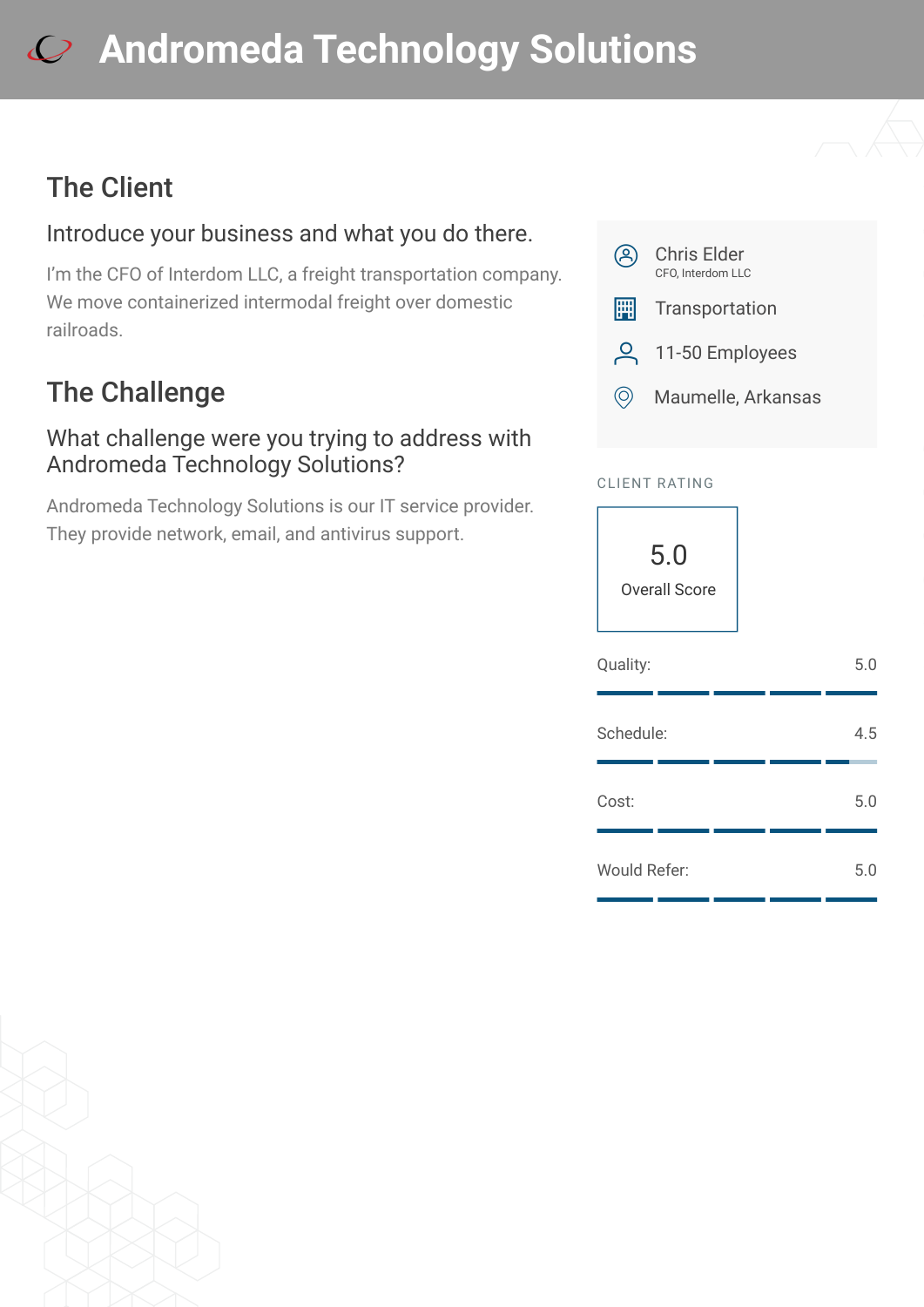# **[A](https://clutch.co/profile/andromeda-technology-solutions?utm_source=case_studies&utm_medium=logo)ndromeda Technology Solutions**

## The Approach

#### What was the scope of their involvement?

Years ago, they set up our email servers through Webmail, and until recently they've provided maintenance support.

They also set up our domain name system (DNS), routers, firewalls, security, and antivirus software. We've even bought servers from them.

Now, they send someone to our office to work on-site a few times a week too. Plus, I call them anytime we have a technical problem and need their help.

#### What is the team composition?

Over the years, I've worked with the president and about 10–15 other people.

#### How did you come to work with Andromeda Technology Solutions?

Andromeda Technology Solutions bought the company that managed our phone system. We've worked together ever since.

## How much have you invested with them?

I'm sure we've spent about \$150,000 over the years.

## What is the status of this engagement?

We've been working with them since January 2005.